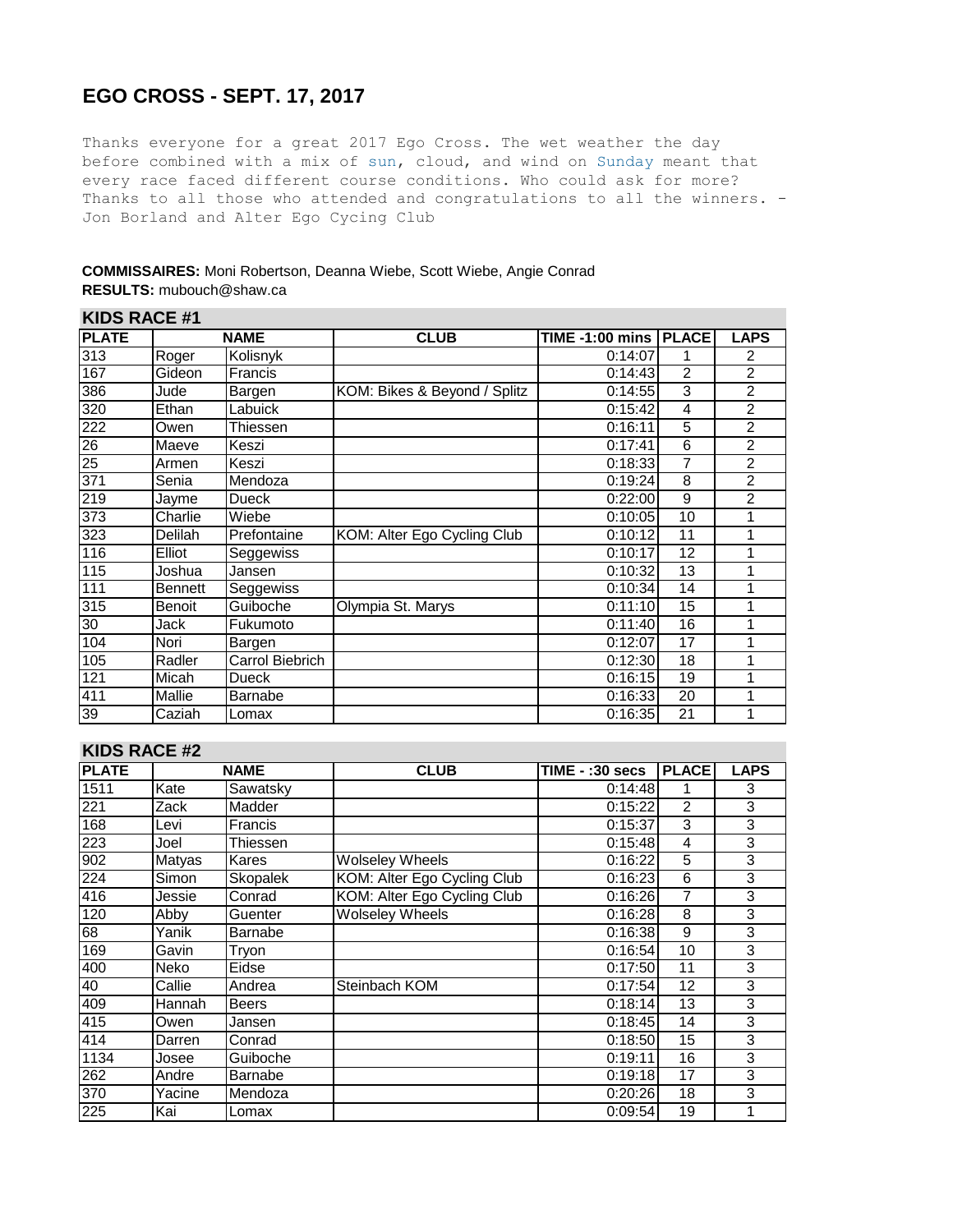### **OPEN - 3 LAPS**

| Leader Lap Times |         |
|------------------|---------|
| Lap 1            | 0:10:58 |
| Lap 2            | 0:11:19 |
| Lap 3            | 0:10:43 |
| <b>FINISH</b>    | 0:33:00 |

| <b>PLATE</b>    |        | <b>NAME</b>   | <b>TIME</b> | <b>PLACE</b> |
|-----------------|--------|---------------|-------------|--------------|
| 16              | Chervl | Koop          | 0:33:00     |              |
| 70              | Graham | Lowes         | 0:35:56     | ົ            |
| 18              | Morgan | Ott           | 0:36:43     | ົ            |
| $\overline{72}$ | Jeff   | <b>Hobden</b> | 0:42:14     | 4            |
| 165             | Erid   | Mendoza       | 0:44:11     | 5            |
| 24              | Kerri  | Guralnuck     |             | <b>DNF</b>   |

### **CITIZEN & C CATEGORY - 4 LAPS** \*\* U13, U15, U17 racers

#### **Leader Lap Times**

| Lap 1            | $0:09:00$ (est.) |
|------------------|------------------|
| Lap2             | 0:09:04          |
| Lap <sub>3</sub> | 0:09:13          |
| Lap <sub>4</sub> | 0:09:23          |
| <b>Finish</b>    | 0:36:40          |

### **CITIZEN CATEGORY**

|              |                 |             |             |     |             |              | <b>LAPS</b> |
|--------------|-----------------|-------------|-------------|-----|-------------|--------------|-------------|
| <b>PLATE</b> |                 | <b>NAME</b> | <b>CLUB</b> | M/F | <b>TIME</b> | <b>PLACE</b> | <b>DOWN</b> |
| 380          | Heather         | Francis     |             |     | 0:43:39     |              |             |
| 377          | <b>Michelle</b> | Andres      |             |     | 0:39:15     |              |             |
| 375          | Candace         | Gauthier    | Velodonnas  |     | 0:40:01     | 3            |             |
| 384          | Erika           | Lincoln     | Velodonnas  |     |             | <b>DNS</b>   |             |
| 395          | Elise           | Regehr      |             |     |             | <b>DNF</b>   |             |
|              |                 |             |             |     |             |              |             |

| 166 | Logan         | Wiebe         |                | М | 0:37:50 |    |
|-----|---------------|---------------|----------------|---|---------|----|
| 365 | Jeff          | van Rosmalen  |                | М | 0:37:55 |    |
| 356 | Alexander     | <b>McOuat</b> | Bikes & Beyond | М | 0:38:17 |    |
| 164 | <b>Terry</b>  | McLure        |                | М | 0:40:23 |    |
| 358 | <b>Nick</b>   | Kolisnyk      |                | М | 0:41:38 | 5  |
| 371 | Paul          | Dvck          |                | М | 0:41:39 | 6  |
| 353 | Reg           | Klippenstein  |                | М | 0:43:51 |    |
| 355 | Chad          | Eyssens       |                | М | 0:45:16 | 8  |
| 367 | <b>Kurtis</b> | Laframboise   |                | М | 0:45:16 | 9  |
| 373 | Reynold       | Bergen        |                | М | 0:47:10 | 10 |

## **C CATEGORY**

| <b>PLATE</b> |                  | <b>NAME</b>     | <b>CLUB</b>          | M/F | <b>TIME</b> | <b>PLACE</b> |       |
|--------------|------------------|-----------------|----------------------|-----|-------------|--------------|-------|
| 312          | Eryn             | Guenter         | Devo Manitoba        |     | 0:37:43     |              | $***$ |
| 326          | Zoe              | Penno           |                      |     | 0:39:00     | 2            | $***$ |
| 330          | Madeleine Dupuis |                 | Team Manitoba        |     | 0:39:18     | 3            | $***$ |
| 347          | Twila            | Cuthbert        |                      |     | 0:41:39     | 4            |       |
| 339          | Heidi            | Grieser         | <b>Country Cycle</b> |     | 0:42:24     | 5            |       |
| 303          | Maia             | Dalling         | Devo Manitoba        |     | 0:43:07     | 6            | $***$ |
| 302          | Nicola           | <b>Bistyak</b>  |                      |     | 0:43:24     | 7            |       |
| 334          | Mia              | Sawatsky        | <b>ABES</b>          |     | 0:46:41     | 8            | $***$ |
| 337          | Amv              | Cooper          | Devo Manitoba        |     | 0:46:58     | 9            |       |
| 335          | Jasmine          | <b>Bohemier</b> |                      |     | 0:47:27     | 10           |       |
| 319          | Sandra           | Ott             | Velodonnas           |     | 0:47:37     | 11           |       |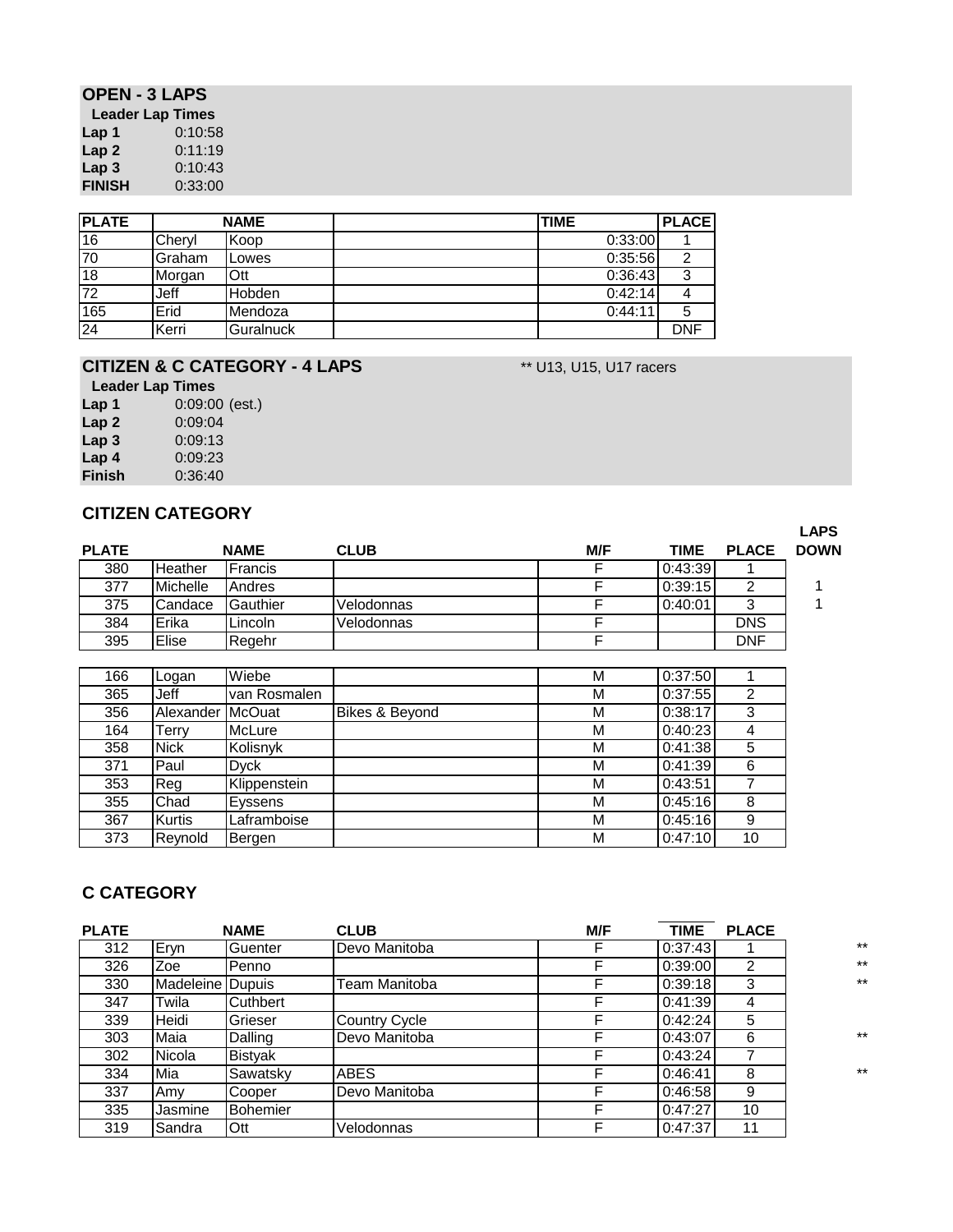| 325              | Donna               | Sulz                 | Velodonnas                     | F                       | 0:47:42 | $\overline{12}$          |   |                 |
|------------------|---------------------|----------------------|--------------------------------|-------------------------|---------|--------------------------|---|-----------------|
| 321              | April               | Gobert               | Velodonnas                     | F                       | 0:48:27 | 13                       |   |                 |
| 328              | Emma                | Stephanson           | Devo Manitoba                  | F                       | 0:37:27 | $\overline{14}$          | 1 | **              |
| 320              | Aimee               | Gauthier             | KOM: Alter Ego Cycling Club    | F                       | 0:37:46 | 15                       | 1 | $^{\star\star}$ |
|                  |                     |                      |                                |                         |         |                          |   |                 |
| 233              | Torin               | Frith                | Devo Manitoba                  | M                       | 0:36:40 | 1                        |   | **              |
| $\overline{225}$ | Keelan              | Fraser               | KOM: Olympia St. Mary's Road   | $\overline{M}$          | 0:37:05 | $\overline{2}$           |   | **              |
| 251              | Robert              | Helms                |                                | M                       | 0:37:11 | 3                        |   |                 |
| 357              | Kevin               | Penner               |                                | $\overline{M}$          | 0:37:48 | 4                        |   |                 |
| 238              | Mike                | Glover               |                                | M                       | 0:38:12 | $\overline{5}$           |   |                 |
| 269              | Doug                | Pollard              | Alter Ego Cycling Club         | M                       | 0:38:21 | 6                        |   |                 |
| 293              | Jonathan            | <b>Borland</b>       | Alter Ego Cycling Club         | $\overline{M}$          | 0:38:51 | $\overline{7}$           |   |                 |
| 255              | Kenton              | Frith                | Bikes & Beyond                 | $\overline{M}$          | 0:38:53 | $\overline{8}$           |   |                 |
| 212              | Karl                | Jansen               | Bikes & Beyond                 | M                       | 0:38:59 | $\overline{9}$           |   |                 |
| $\overline{227}$ | Mark                | Kleinholz            |                                | M                       | 0:39:09 | 10                       |   |                 |
| 266              | Nicoloas            | Robitaille           |                                | M                       | 0:39:10 | 11                       |   |                 |
| 276              | Albert              | Falk                 | <b>ABES</b>                    | M                       | 0:39:15 | 12                       |   |                 |
| 268              | Ron                 | Neufeld              |                                | $\overline{\mathsf{M}}$ | 0:39:24 | $\overline{13}$          |   |                 |
| $\overline{214}$ | Hamad               | Alabdoulsalam        | Devo Manitoba **               | M                       | 0:39:25 | 14                       |   | **              |
| 231              | Justin              | <b>Dueck</b>         | <b>Bikes &amp; Beyond</b>      | M                       | 0:39:46 | 15                       |   |                 |
| 257              | John                | Malcolm              | Olympia Cycling lub            | M                       | 0:39:52 | 16                       |   |                 |
| 285              | Aiden               | Gauthier             | KOM: Alter Ego Cycling Club    | M                       | 0:39:55 | 17                       |   |                 |
| 259              | <b>Chris</b>        | Somers               |                                | M                       | 0:40:11 | $\overline{18}$          |   |                 |
| 252              | Sylvain             | Barnabé              |                                | M                       | 0:40:17 | 19                       |   |                 |
| 219              | Dave                | Chenell              | <b>Woodcock Cycle Works</b>    | M                       | 0:40:18 | $\overline{20}$          |   |                 |
| $\overline{224}$ | Mike                | Vadale               | <b>Woodcock Cycle Works</b>    | $\overline{M}$          | 0:40:38 | 21                       |   |                 |
| 205              | Ewan                | Dalling              | <b>Bikes &amp; Beyond</b>      | $\overline{M}$          | 0:40:53 | $\overline{22}$          |   |                 |
| 246              | Richard             | <b>Desrochers</b>    |                                | M                       | 0:41:00 | 23                       |   |                 |
| 279              | Jeff                |                      | F.O.G (Fast Old Guys)          | $\overline{M}$          |         | $\overline{24}$          |   |                 |
|                  |                     | <b>Brooks</b>        |                                |                         | 0:41:15 |                          |   |                 |
| 235<br>282       | <b>Brad</b><br>Sean | Gauthier<br>Williams | Alter Ego Cycling Club         | M<br>M                  | 0:41:34 | $\overline{25}$<br>26    |   |                 |
|                  |                     |                      |                                | $\overline{M}$          | 0:41:55 | $\overline{27}$          |   |                 |
| 368              | Joel                | <b>Toews</b>         |                                |                         | 0:41:59 |                          |   |                 |
| 237              | John                | <b>Matthews</b>      |                                | M                       | 0:42:10 | 28                       |   |                 |
| 207              | Rudy                | Clifford             |                                | M                       | 0:42:11 | 29                       |   |                 |
| 363              | Kirby               | McGowan              |                                | M                       | 0:42:14 | 30                       |   | $***$           |
| $\overline{221}$ | Ty                  | Andres               | KOM: Steinbach                 | M                       | 0:42:49 | $\overline{31}$          |   |                 |
| 240              | Scott               | Gibbons              |                                | M                       | 0:42:57 | 32                       |   |                 |
| 244              | Bill                | Gendron              | <b>Woodcock Cycle Works</b>    | $\overline{M}$          | 0:43:05 | 33                       |   | $***$           |
| 245              | Tyler               |                      |                                |                         |         |                          |   |                 |
|                  |                     | Seitz                | Devo Manitoba                  | M                       | 0:43:21 | 34                       |   |                 |
| 230              | Jurgen              | Feldschmid           | F.O.G (Fast Old Guys)          | M                       | 0:44:06 | 35                       |   |                 |
| $\overline{247}$ | Jonah               | Huebner              | Devo Manitoba                  | M                       | 0:44:14 | $\overline{36}$          |   | **              |
| 270              | Curtis              | Guiboche             | Olympia Cycle & Ski (St Mary's | M                       | 0:44:15 | 37                       |   |                 |
| 201              | <b>Nicolas</b>      | Fillion              |                                | M                       | 0:44:16 | 38                       |   |                 |
| 239              | <b>Brent</b>        | Martin               | Alter Ego Cycling Club         | M                       | 0:46:51 | 39                       |   |                 |
| 232              | Levi                | Weibe                | <b>Wolseley Wheels</b>         | M                       | 0:47:38 | 40                       |   | $^{\star\star}$ |
| 243              | Jordan              | Cruise               |                                | $\overline{M}$          | 0:47:53 | 41                       |   |                 |
| 206              | Owen                | Borland              | KOM: Alter Ego Cycling Club    | M                       | 0:47:54 | 42                       |   | $^{\star\star}$ |
| $\overline{242}$ | Derek               | Herie                |                                | M                       | 0:48:27 | 43                       |   |                 |
| 299              | Glen                | Coutts               | Alter Ego Cycling Club         | $\overline{\mathsf{M}}$ | 0:36:41 | 44                       | 1 |                 |
| 1100             | Caden               | Crowter              | <b>Woodcock Cycle Works</b>    | M                       | 0:38:10 | 45                       | 1 | $***$           |
| 297              | Marcus              | Huebner              | <b>Wolseley Wheels</b>         | M                       | 0:38:11 | 46                       | 1 | $^{\star\star}$ |
| 254              | Alex                | Kares                | <b>Wolseley Wheels</b>         | M                       | 0:40:19 | 47                       | 1 | $^{\star\star}$ |
| 360              | Duncan              | McGowan              | <b>Wolseley Wheels</b>         | $\overline{\mathsf{M}}$ | 0:52:35 | 48                       | 1 | $^{\star\star}$ |
| 223              | Patrick             | McMahon              | KOM: Steinbach                 | $\overline{M}$          |         | <b>DNS</b>               |   |                 |
| 263<br>265       | Scott<br>Erich      | Jardine<br>Seggewiss |                                | M<br>$\overline{M}$     |         | <b>DNS</b><br><b>DNF</b> |   |                 |

**B CATEGORY - 5 LAPS Leader Lap Times**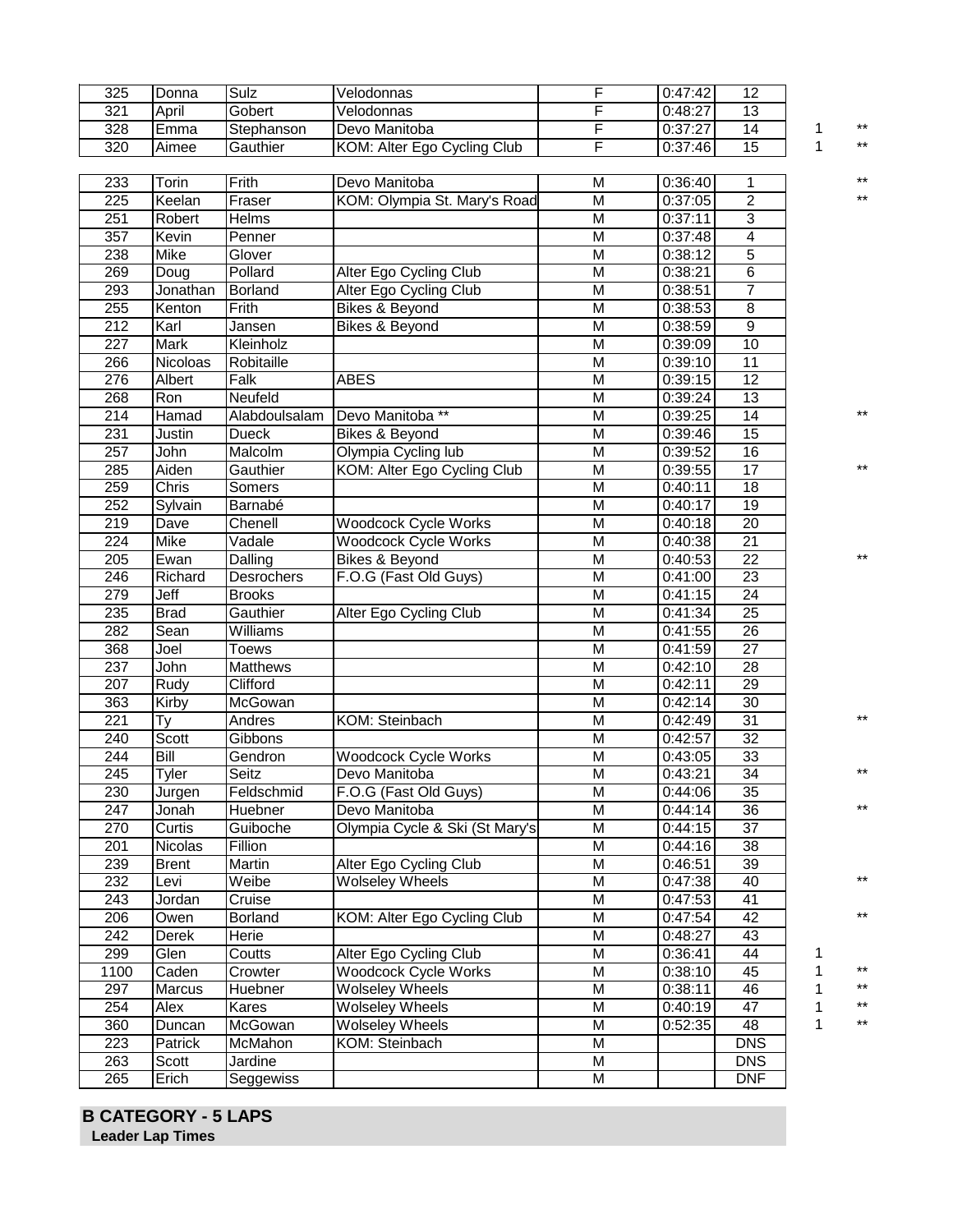| Lap 1            | 0:07:59 |
|------------------|---------|
| Lap <sub>2</sub> | 0:08:10 |
| Lap <sub>3</sub> | 0:08:14 |
| Lap 4            | 0:08:15 |
| Lap <sub>5</sub> | 0:08:09 |
| <b>Finish</b>    | 0:40:47 |

| <b>PLATE</b>     |                            | <b>NAME</b>     | <b>CLUB</b>                       | M/F                     | <b>TIME</b> | <b>PLACE</b>    |
|------------------|----------------------------|-----------------|-----------------------------------|-------------------------|-------------|-----------------|
| 180              | Karin                      | <b>McSherry</b> | Alter Ego Cycling Club/Velodonnas | F                       | 0:45:19     | 1               |
| 185              | Caitlyn                    | Roy             |                                   | F                       | 0:46:01     | $\overline{2}$  |
| 188              | Charlene                   | Guenter         | Dark Red Racing                   | F                       | 0:46:12     | $\overline{3}$  |
| 182              | Sarah                      | Allen           | Dark Red Racing                   | F                       | 0:46:20     | $\overline{4}$  |
| 177              | Jane                       | Payment         | <b>Woodcock Cycle Works</b>       | F                       | 0:48:35     | 5               |
| 197              | Miriam                     | Huebner         | <b>Team Manitoba</b>              | F                       | 0:49:55     | $\overline{6}$  |
|                  |                            |                 |                                   |                         |             |                 |
| 109              | Clayton                    | Heppner         | Stream N Wood                     | M                       | 0:40:47     | 1               |
| 111              | Fernie                     | Conrad          | <b>Alter Ego Cycling Club</b>     | M                       | 0:41:39     | $\overline{2}$  |
| 160              | David                      | <b>Brodeur</b>  | Devo Manitoba                     | $\overline{M}$          | 0:41:54     | $\overline{3}$  |
| 184              | Cody                       | <b>Brown</b>    | Devo Manitoba                     | $\overline{\mathsf{M}}$ | 0:41:54     | $\overline{4}$  |
| 162              | <b>Tyler</b>               | Bargen          |                                   | M                       | 0:42:05     | $\overline{5}$  |
| $\overline{122}$ | Austin                     | Legault         | <b>Team Manitoba</b>              | $\overline{\mathsf{M}}$ | 0:42:11     | $\overline{6}$  |
| 121              | Matthaeus Dyck             |                 | Devo Manitoba                     | $\overline{\mathsf{M}}$ | 0:42:13     | $\overline{7}$  |
| 106              | Jiri                       | Kroupa          | F.O.G (Fast Old Guys)             | $\overline{\mathsf{M}}$ | 0:42:42     | $\overline{8}$  |
| 129              | <b>Kirk</b>                | Karlowsky       | Olympia Cycling Club (Portage)    | M                       | 0:42:44     | $\overline{9}$  |
| 100              | Michael                    | Payment         | <b>Woodcock Cycle Works</b>       | M                       | 0:43:06     | 10              |
| 170              | Darcy                      | Beer            | F.O.G (Fast Old Guys)             | M                       | 0:43:08     | $\overline{11}$ |
| 115              | John                       | Holland         | <b>Woodcock Cycle Works</b>       | M                       | 0:43:20     | 12              |
| 134              | Scott                      | Stephanson      | Dark Red Racing                   | M                       | 0:43:21     | 13              |
| 116              | Mike                       | Carroll         |                                   | M                       | 0:43:37     | $\overline{14}$ |
| 120              | Nathaniel                  | Man             | Devo Manitoba                     | $\overline{\mathsf{M}}$ | 0:48:09     | $\overline{15}$ |
| 112              | David                      | Epp             | Dark Red Racing                   | M                       | 0:43:59     | 16              |
| 159              | Tommy                      | Slymkevich      | F.O.G (Fast Old Guys)             | $\overline{\mathsf{M}}$ | 0:44:16     | $\overline{17}$ |
| 145              | Don                        | Rose            | <b>Woodcock Cycle Works</b>       | $\overline{\mathsf{M}}$ | 0:44:28     | $\overline{18}$ |
| 135              | Lyle                       | Wiens           | Dark Red Racing                   | M                       | 0:44:41     | $\overline{19}$ |
| 234              | Graig                      | Crowter         | <b>Woodcock Cycle Works</b>       | M                       | 0:45:04     | 20              |
| 133              | Alexander                  | Bistyak         | Devo Manitoba                     | $\overline{M}$          | 0:45:29     | $\overline{21}$ |
| 105              | $\overline{\text{Col}}$ in | Sibilleau       | <b>Country Cycle</b>              | $\overline{M}$          | 0:45:58     | $\overline{22}$ |
| 164              | John                       | Harrington      |                                   | M                       | 0:46:13     | 23              |
| 123              | <b>Brad</b>                | Enns            | Dark Red Racing                   | $\overline{\mathsf{M}}$ | 0:47:05     | $\overline{24}$ |
| 120              | <b>Dallas</b>              | Sigurdur        | Olympia Cycling Club (Portage)    | $\overline{\mathsf{M}}$ | 0:43:58     | $\overline{25}$ |
| 103              | Paul                       | Krahn           |                                   | $\overline{\mathsf{M}}$ |             | <b>DNS</b>      |
| 137              | Auckland                   | Lebrun          | Devo MB                           | M                       |             | <b>DNF</b>      |

# **A CATEGORY - 8 LAPS**

|              |               |                |                             |     |         |              | --        |
|--------------|---------------|----------------|-----------------------------|-----|---------|--------------|-----------|
| <b>PLATE</b> |               | <b>NAME</b>    | <b>CLUB</b>                 | M/F | TIME    | <b>PLACE</b> | <b>DO</b> |
|              | <b>Danick</b> | Vandale        |                             | М   | 0:56:45 |              |           |
| 5            | Jason         | Wiebe          | Prairie Fire racing         | М   | 0:57:07 | 2            |           |
| 76           | Cale          | Bergmann       | Prairie Fire racing         | М   | 1:00:00 | 3            |           |
| 21           | Don           | Sawatzky       | <b>Woodcock Cycle Works</b> | М   | 1:00:00 | 4            |           |
| 60           | Russell       | Thiessen       | Prairie Fire racing         | М   | 1:03:30 | 5            |           |
| 40           | Darren        | Cote           | Alter Ego Cycling Club      | М   | 1:04:53 | 6            |           |
| 16           | Daniel        | Enns           | F.O.G (Fast Old Guys)       | М   | 0:56:49 |              |           |
| 27           | Allan         | Manjares       | <b>Woodcock Cycle Works</b> | М   | 0:56:49 | 8            |           |
| 67           | Trevor        | Ketler         | Dark Red Racing             | М   | 0:56:50 | 9            |           |
| 8            | Damian        | Tryon          | Dark Red Racing             | М   | 0:57:36 | 10           |           |
| 37           | Graham        | Wiebe          | Dark Red Racing             | М   | 0:57:49 | 11           |           |
| 13           | Scott         | Snider         |                             | М   | 0:57:56 | 12           |           |
| 47           | Chris         | <b>Huebner</b> | Dark Red Racing             | М   | 0:58:02 | 13           |           |

**LAPS DOWN**